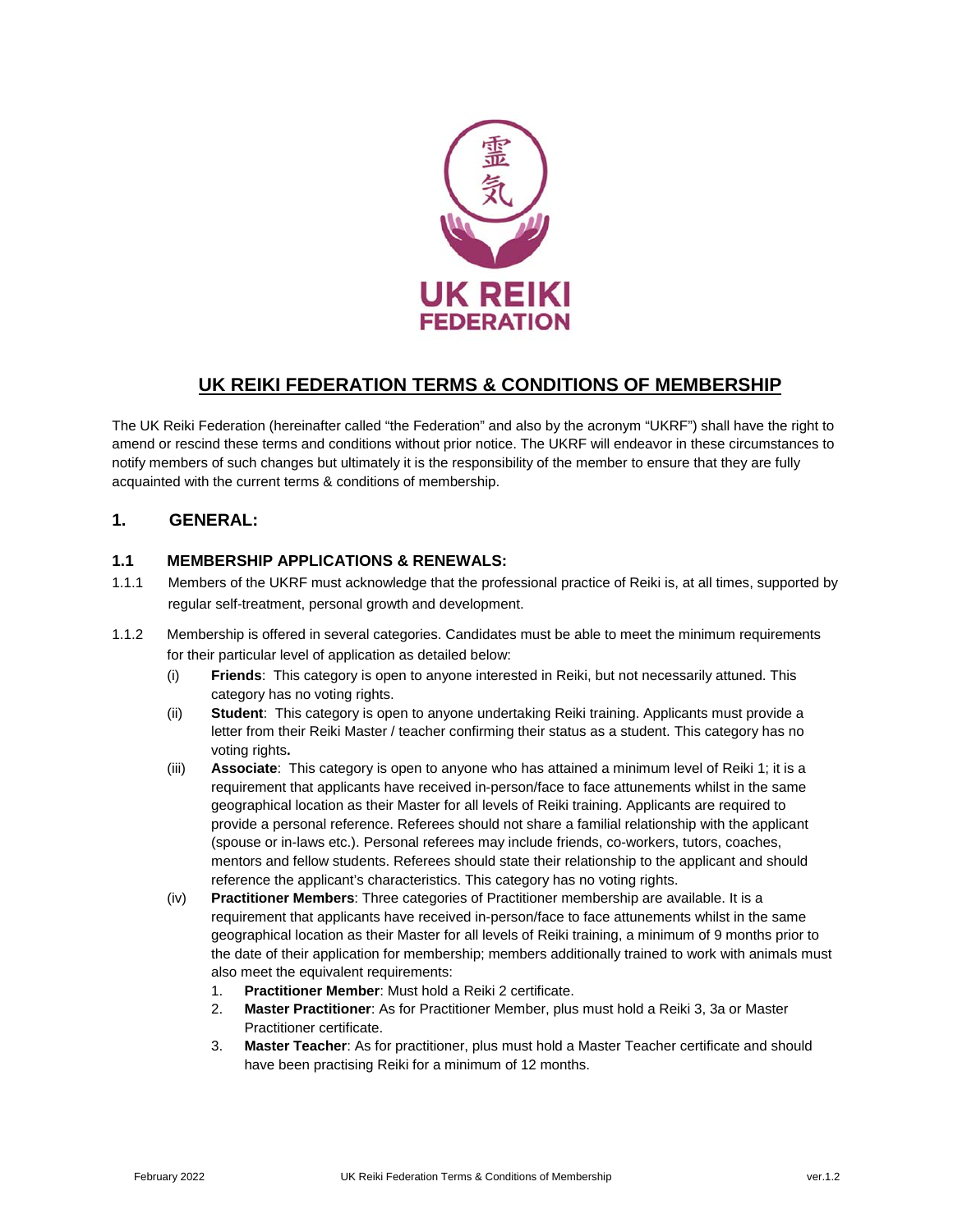- 1.1.3 Members who have additional training to work with animals must also meet the following equivalent requirements:
	- (i) **Foundation Animal Reiki Practitioner**: Must hold a minimum of Reiki 2 certificate and a Foundation Animal Reiki level 2 certificate.
	- (ii) **Foundation Animal Reiki Master Practitioner**: Must hold a minimum of Reiki Master Practitioner certificate and meet the requirements for Foundation Master Animal Reiki Practitioner certificate.
	- (iii) **Foundation Animal Reiki Master Teacher**: Must hold a minimum Reiki Master Teacher certificate and meet the requirements for Foundation Master Animal Reiki Teacher certificate.
- 1.1.4 Practitioner applicants / renewals must be able to provide:
	- (i) A completed UKRF membership application form.
	- (ii) Supporting documents relevant to their level of membership.
	- (iii) Character references:

**New Applicants**: New Practitioner applicants must provide a professional reference. Professional referees may include tutors, professional mentors, employers / previous employers, professional coaches, co-workers. They should state their relationship to the applicant and ideally reference the applicant from a professional / employment perspective rather than a personal view point.

**Student to Practitioner**: As New Applicants.

**Associate to Practitioner**: Applicants who already hold Associate membership with the UKRF are required to provide one additional professional reference. Professional referees may include tutors, professional mentors, employers / previous employers, professional coaches, co-workers. They should state their relationship to the applicant and ideally reference the applicant from a professional / employment perspective rather than a personal view point.

- (iv) Confirmation of insurance. Animal Reiki Practitioners must have insurance for both working with people and animals. All Practitioner members must be adequately insured to practice. The insurance policy must state provision for public liability, employee liability (if personnel are employed) and professional indemnity, as well as provision for professional treatments. If offering Reiki to animals on a professional (i.e. paid) basis, insurance cover should be extended to cover animal treatments. It should not be assumed that Animal Reiki treatments are automatically covered within Reiki Practitioner insurance. An Animal Reiki level 2 training certificate is often required.
- (v) Disclosure of any prosecutions, current or spent convictions.
- (vi) Disclosure of any insurance claims relating to their work as a therapist
- (vii) Disclosure of any instance where insurance relating to their work as a therapist has been refused or had any special terms or conditions imposed by an insurance provider.
- (viii) Disclosure of refused entry to, or expulsion from any professional association, accredited voluntary register, regulatory body or similar organisation.
- 1.1.5 Acceptance of membership to the UKRF is at the discretion of the Management Committee. The Management Committee will not be required to state its reasons if for any reason an application for membership is rejected, deferred or offered in a different category.
- 1.1.6 Applicants / renewing members must endeavour to ensure that all the information they provide is to the best of their knowledge, both accurate and comprehensive at the time of their application. In the event that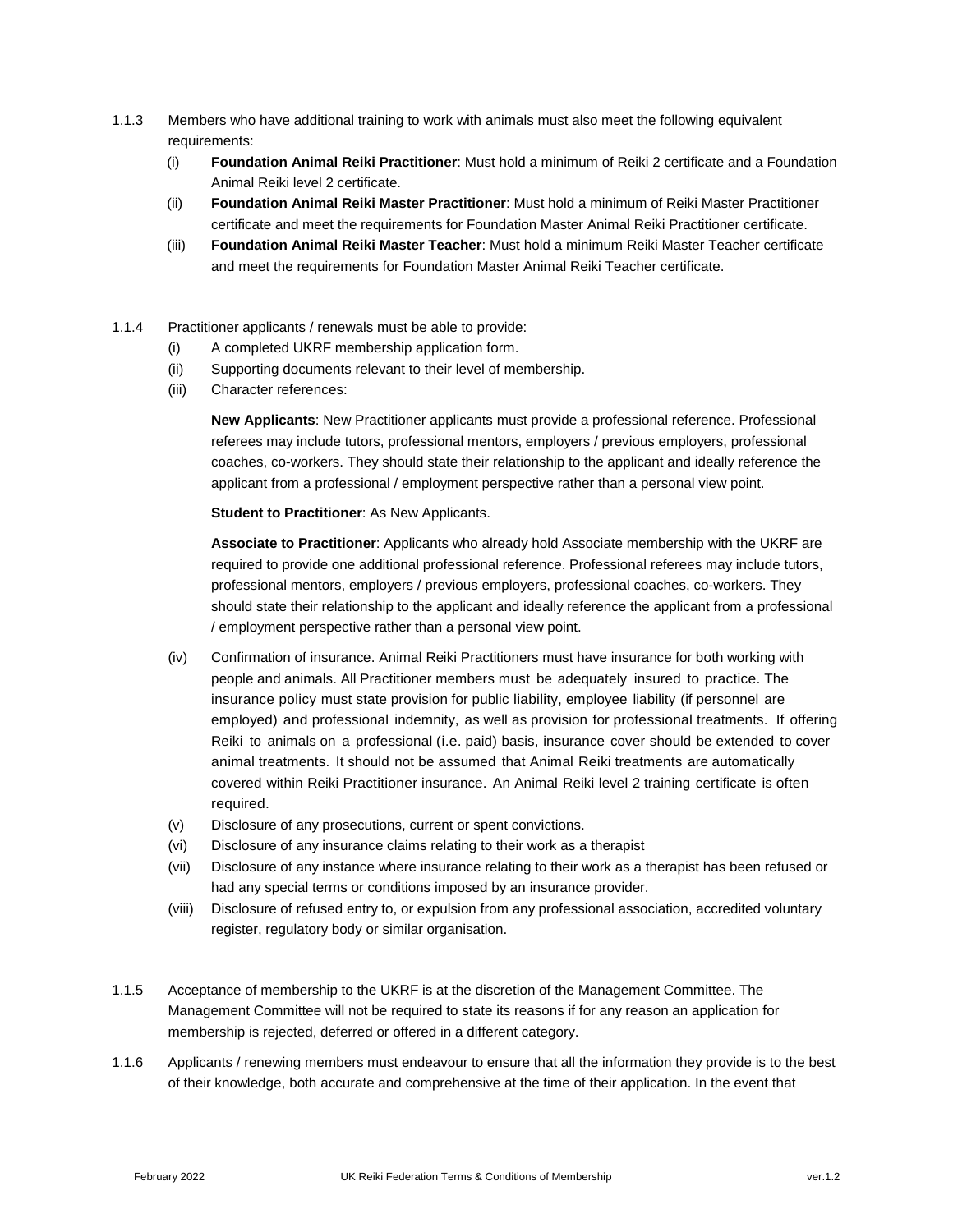relevant information is omitted, misleading or false, the UKRF reserves the authority to terminate membership without refund.

1.1.7 Members must accept that compliance with the UKRF Terms & Conditions of Membership, UKRF Constitution and UKRF Complaints & Disciplinary Procedure are mandatory for all members. In addition compliance with the UKRF Code of Ethics & Professional Practice is mandatory for all Practitioner / Teacher, Associate and Student members. All members are required to formally agree to comply with the UKRF Terms & Conditions of Membership, UKRF Constitution and UKRF Complaints & Disciplinary Procedures as a condition of membership. In addition all Student, Associate and Practitioner / Teacher members are required to formally agree to comply with the UKRF Code of Ethics & Professional Practice.

#### 1.1.8 **Applicants completing paper forms** must sign a declaration stating that they have:

- (i) Read the UKRF Constitution and understand their responsibilities as UKRF members.
- (ii) Agree to comply with the UKRF Code of Ethics & Professional Practice and abide by the Complaints & Disciplinary Procedures.
- (iii) Agree to comply with the UKRF Terms & Conditions of Membership.
- 1.1.9 **Applicants completing online registration forms** must check the relevant boxes in declaration that they have:
	- (i) Read the UKRF Constitution and understand their responsibilities as UKRF members.
	- (ii) Agree to comply with the UKRF Code of Ethics & Processional Practice and abide by the Complaints & Disciplinary Procedures.
	- (iii) Agree to comply with the UKRF Terms & Conditions of Membership.
- 1.1.10 The UKRF Code of Ethics & Processional Practice, UKRF Terms & Conditions of Membership and the UKRF Constitution may periodically be subject to change in order to comply with new professional and legislative requirements. The UKRF will endeavour, in these circumstances, to notify members of such changes, but ultimately it is the responsibility of the Member to ensure that they are fully acquainted with the current requirements.
- 1.1.11 The UKRF charge a £10 administration fee in order to process your application. This fee is included within your initial application fee / subsequent renewal fees and is non-refundable. If your application is unsuccessful this fee will be deducted from your membership fee and the balance refunded.
- 1.1.12 Members are reminded that their access / password details for the 'members' only' area of the UKRF website and any associated benefits therein are strictly for their individual use and must not be shared with any unauthorised persons or third parties.
- 1.1.13 Members must information the UKRF of any changes to their circumstances or contact details.

#### **1.2 RENEWALS & FEES:**

- 1.2.1 Members must agree to pay subscription / renewal fees to the UKRF. Subscription / renewal fee rates, categories and durations may be subject to change as deemed necessary by the Management Committee.
- 1.2.2 The first subscription will fall due and must be paid when applying for membership.
- 1.2.3 Subscriptions are valid for twelve consecutive months after which time candidates must renew their membership. Subsequent renewals will fall due every twelve months thereafter, unless otherwise stated by the Management Committee.
- 1.2.4 At the time of renewal, Members must:
	- (i) Provide all relevant information requested by the UKRF.
	- (ii) Have fulfilled current CPD requirements: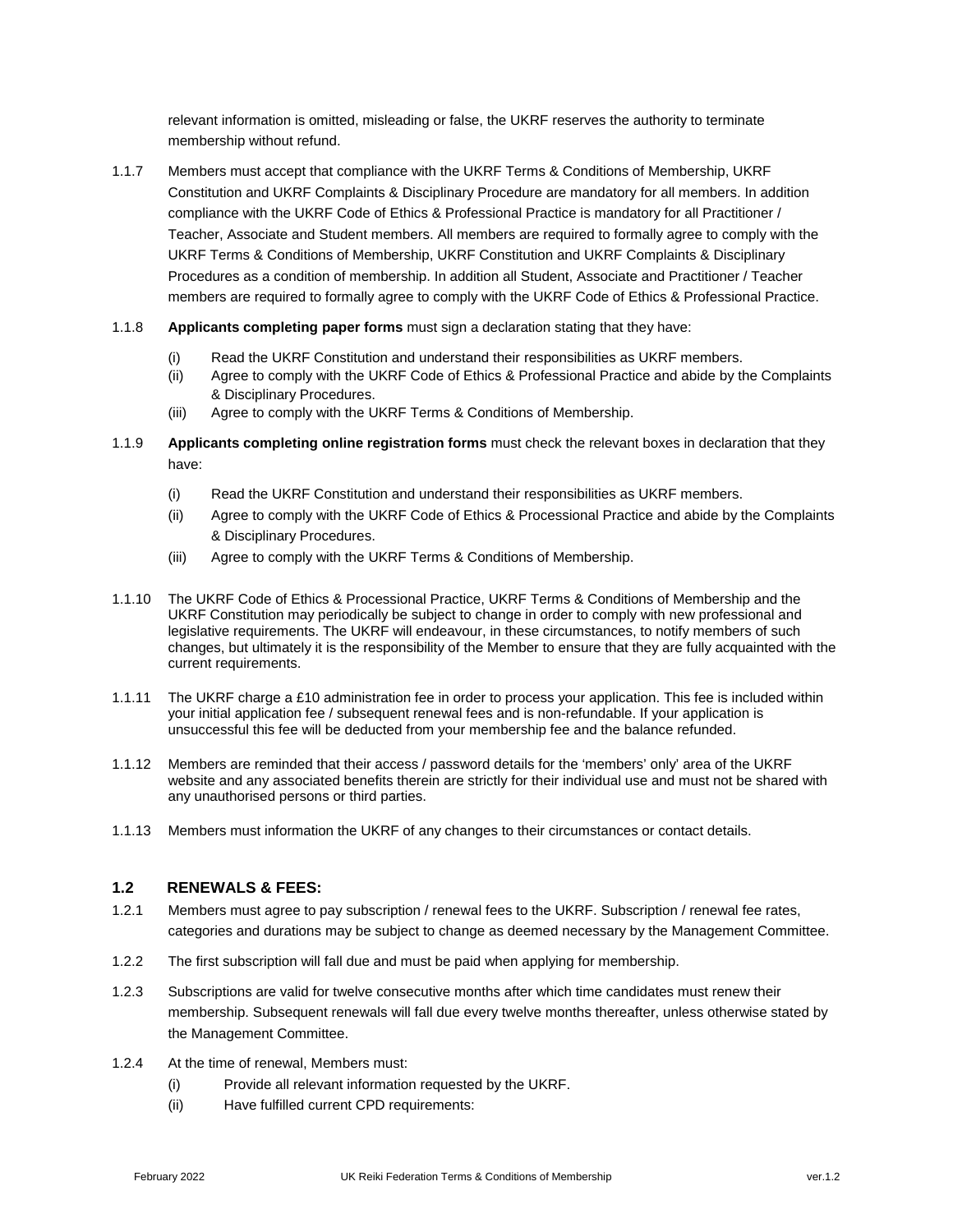**Applicants completing paper forms** must sign a declaration stating that they have met the current CPD requirements;

**Applicants completing online renewal forms** will be deemed to have confirmed they have met the current CPD requirements on completing their purchase.

- (iii) Agree to provide proof of any CPD undertaken and, if requested by the UKRF at any time, must provide a copy of their completed CPD Record.
- (iv) **CPD random sampling:** On an annual basis the UKRF will conduct a random sampling of the CPD records of registrants who have confirmed they have met the CPD requirements. Failure to provide proof of CPD when requested may result in immediate removal from the Practitioner / Teacher directory and may potentially lead to either the suspension or termination of membership.
- (v) Provide proof of adequate professional insurance (unless insured under the UKRF Block Insurance Scheme).
- (vi) Read the UKRF Constitution and understand their responsibilities as UKRF Members.
- (vii) Agree to comply with the UKRF Code of Ethics & Professional Practice and abide by the Complaints & Disciplinary Procedures.
- (viii) Agree to comply with the UKRF Terms & Conditions of Membership.

Members who fail to meet the required conditions as set by the UKRF may have their application for renewal of membership refused. In this event any renewal fee (minus the administration charge) which has been paid in advance will be refunded.

1.2.5 The UKRF will not refund subscription / renewal fees to members wishing to terminate their membership once a certificate of membership has been issued.

#### **1.3 CONDUCT:**

- 1.3.1 The UKRF charges all of its members in all categories of membership to ensure that any interaction with the UKRF Management Committee, UKRF staff, UKRF Members, health professionals and the general public are at all times respectful, courteous, honest, non-discriminatory and are duly diligent.
- 1.3.2 The UKRF will not tolerate verbally or physically abusive, threatening or intimidatory behaviour towards staff or other Members. Any behaviour of this kind will be acted upon appropriately and swiftly.
- 1.3.3 Members are expected to respect the religious, spiritual, political and social views of all individuals regardless of their colour, race, creed, gender or sexual orientation.
- 1.3.4 The primary concern of the UKRF is to protect both the public and its members from discrimination, harassment, bullying and inappropriate behaviour and to uphold the reputation of the organisation and its Members. Any Member who behaves inappropriately may be subject to the UKRF Disciplinary Procedure and possible termination of their membership.
- 1.3.5 All UKRF members are required to ensure that they abide by all current local and national legislation in their country of residence; as applicable to their category of membership and in regard to their practice of Reiki. Failure to comply with the law may result in the termination of membership.
- 1.3.6 Members must not use their position to harvest contact details of other Members for the creation of any unauthorised commercial purposes or mailing lists.
- 1.3.7 **Practitioner Members (any category)** are required to seek good relationships with, and work in cooperation with, other healthcare professionals, recognising and respecting their particular contribution within the healthcare team.
- 1.3.8 **Practitioner Members (any category)** will not undermine a client's faith in any other form of treatment and shall respect and support the client's choices.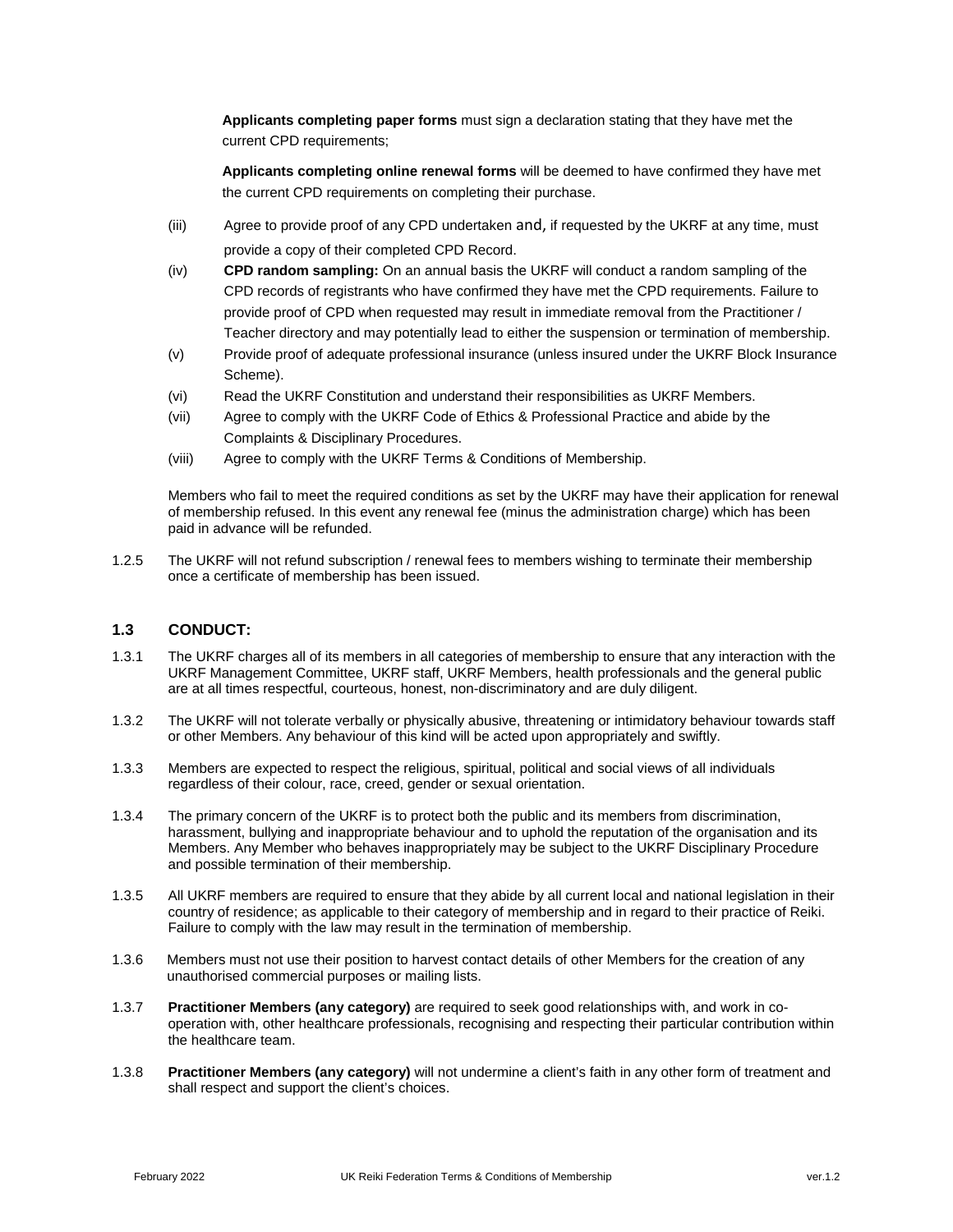#### **1.4 CONFIDENTIALITY:**

- 1.4.1 Members must agree not to disclose any information from the UKRF to any person who is not a member of the UKRF, or to publish UKRF materials / information in any format without prior permission having been obtained from the UKRF Management Committee.
- 1.4.2 Members are expected to treat all communications and documentation issued by the UKRF as strictly confidential and private. Members are also expected to take reasonable steps to ensure that professional support teams, employees, other third parties working under their direction and clients also treat all communications and documents issued by the UKRF as strictly confidential and private.
- 1.4.3 **Reiki Practitioners / Teachers,** their employees and professional support teams, have an implicit duty to keep all information relating to attendance and client records entirely confidential. No disclosure may be made to a third party, including any member of the client's own family, without the client's consent, unless it is required by due process of the law.
- 1.4.4 **Practitioner / Teacher** members must ensure that they comply with the current data protection (GDPR) legislation.
- 1.4.5 **Practitioner / Teacher** members must ensure that they comply with the current data protection (GDPR) legislation.

### **2. ADDITIONAL TERMS & CONDITIONS FOR PRACTITIONER CATEGORIES**:

#### **2.1 CONTINUING PROFESSIONAL DEVELOPMENT (CPD):**

- 2.1.1 Practitioner members (Practitioner, Master Practitioner, and Teacher) must agree to undertake continuing professional development (CPD).
- 2.1.2 A completed UKRF CPD annual record sheet must be forwarded to the UKRF annually when membership is renewed.
- 2.1.3 CPD submissions must be a minimum of 12 hours per annum. This must include a minimum of 8 hours specific to Reiki and a maximum of 4 hours general CPD. Guidelines regarding activities considered suitable are available upon request.
- 2.1.4 The membership of those who are unable to complete the number of required CPD hours will not be automatically terminated. The UK Reiki Federation will request information regarding why its CPD requirements have not been met and any mitigating circumstances will be taken into account. If necessary, advice will be offered to enable members to complete their CPD in an agreed period of time. In the event that it is still not possible to meet the requirements, registration may be allowed to lapse at the discretion of the Management Committee; until such time as they are able to be met. The UK Reiki Federation CPD policy is intended to encourage professional development and growth and as a result failure to meet CPD requirements does not necessarily result in the UK Reiki Federation taking action under its disciplinary procedures

### **2.2 ADVERTISING:**

- 2.2.1 Practitioner / Teacher members may display the UKRF logo on their website and Practice promotional materials subject to specific criteria. Misuse or failure to comply with UKRF logo guidelines may result in permissions being withdrawn. Details may be found here [https://www.reikifed.co.uk/for-members](https://www.reikifed.co.uk/for-members-only/practice-downloads/)[only/practice-downloads/](https://www.reikifed.co.uk/for-members-only/practice-downloads/)
- 2.2.2 The UKRF logo can only be used to advertise events that are being officially organised on behalf of the UK Reiki Federation and with the formal consent of the UK Reiki Federation Management Committee.
- 2.2.3 Practitioners / Teacher members should ensure that any advertising issued by them is dignified and does not make claims which could be considered health or medicinal claims, especially relating to the cure of any disease.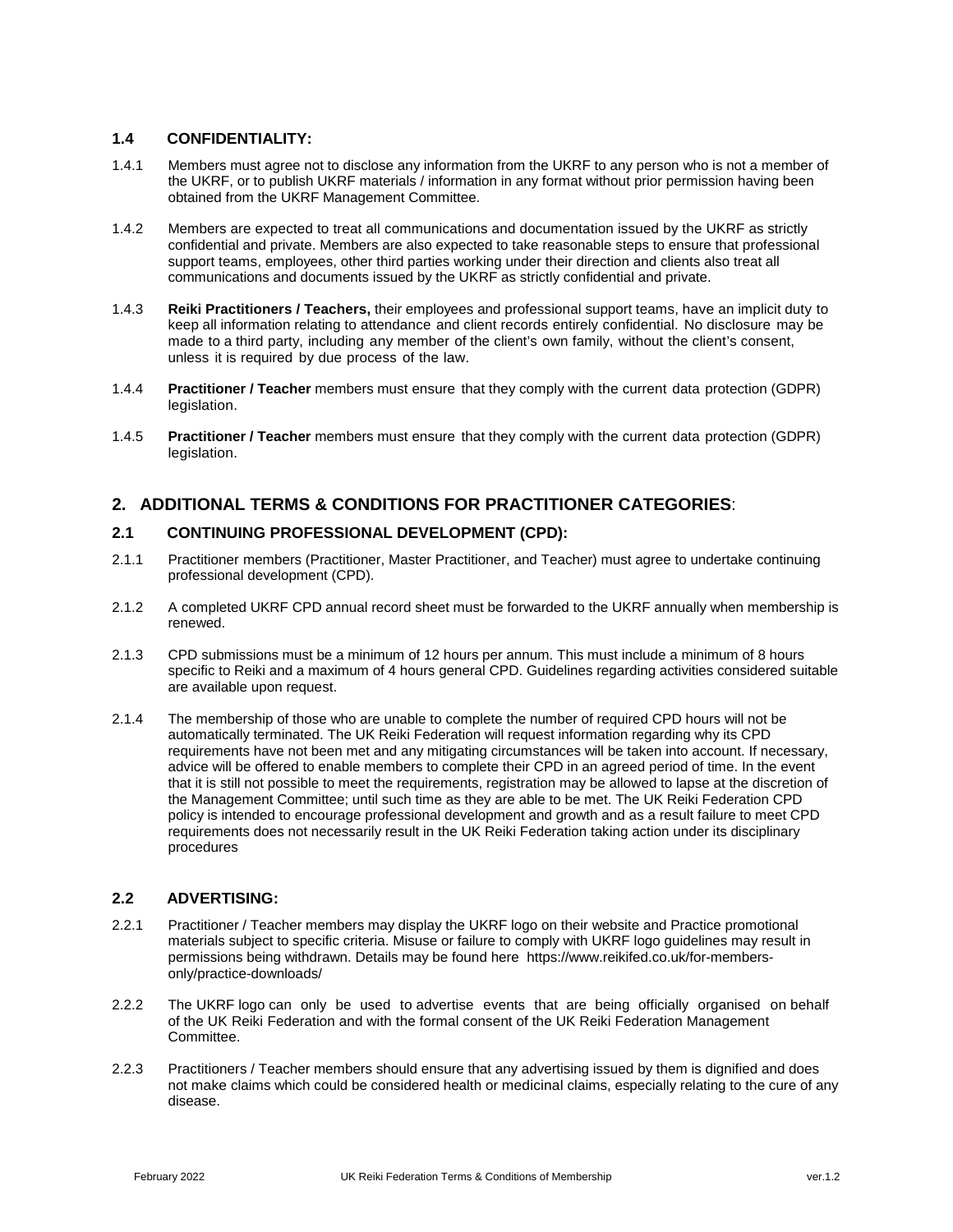2.2.4 Practitioner members are expected to ensure they are aware of the guidance of the Advertising Standards Agency Code of Advertising Practice.

#### **2.3 TEACHERS COURSES FOR ACCREDITATION:**

2.3.1 Full terms and conditions for Teachers seeking course accreditation with the UKRF (Reiki & CPD); including terms and conditions for course listing on, and booking via the UKRF website, may be found in the 'teachers' only' section of the members area of the UKRF website.

## **3. DISCIPLINARY PROCEEDURES:**

- 3.1. The primary concern of the UKRF is to protect both the public and its members from discrimination, harassment, bullying and inappropriate behaviour, and to uphold the reputation of the organization and its members.
- 3.2. All members must agree to abide by and comply with the decisions made under the UKRF Complaints & Disciplinary Procedure.
- 3.3. The UKRF Complaints & Disciplinary Procedure shall be determined and amended from time to time by the UKRF Management Committee and will include the right to an appeal. Full details of the current Complaints and Disciplinary Procedure are available from the UK Reiki Federation upon request.
- 3.4. Membership may be terminated at the discretion of the UKRF Management committee in the event that any member is found to have breached the UKRF Code of Conduct & Professional Practice, UKRF Terms & Conditions of Membership, UKRF Constitution or fails to abide by the UKRF Complaints & Disciplinary Procedures.

### **4. RECORDS:**

- 4.1. The UKRF Management Committee will maintain the records of:
	- (i) Members of the UKRF.
	- (ii) A register of Practitioner and Teacher members.
	- (iii) Personal indemnity and Public Liability Insurance held by Practitioner / Teacher members.
	- (iv) A record of complaints and disciplinary proceedings leveled against members.

Further information regarding the UKRF Privacy Policy (GDPR) can be found here: [https://www.reikifed.co.uk/privacy](https://www.reikifed.co.uk/privacy-policy-gdpr/)[policy-gdpr/](https://www.reikifed.co.uk/privacy-policy-gdpr/)

### **5. TERMINATION OF MEMBERSHIP:**

- 5.1. Membership of the UKRF will cease if:
	- (i) A member resigns by notice in writing sent to the UKRF central office or other such address as decreed by the Management Committee.
	- (ii) Any membership fee is not paid by the due date;
	- (iii) After due enquiry the Management Committee withdraws membership. No reason need be given for this decision provided that the person concerned will have the right to attend and be heard by the Management Committee before a decision is finalised.
	- (iv) The conduct a member brings the UKRF into disrepute. In such cases subscriptions will not be refunded.
- 5.2. At the cessation of membership all references to the UKRF's name and logo must be removed from the therapists practice, website and promotional material. Use of the UKRF logo after this date will be deemed an infringement of the UKRF's intellectual property rights.